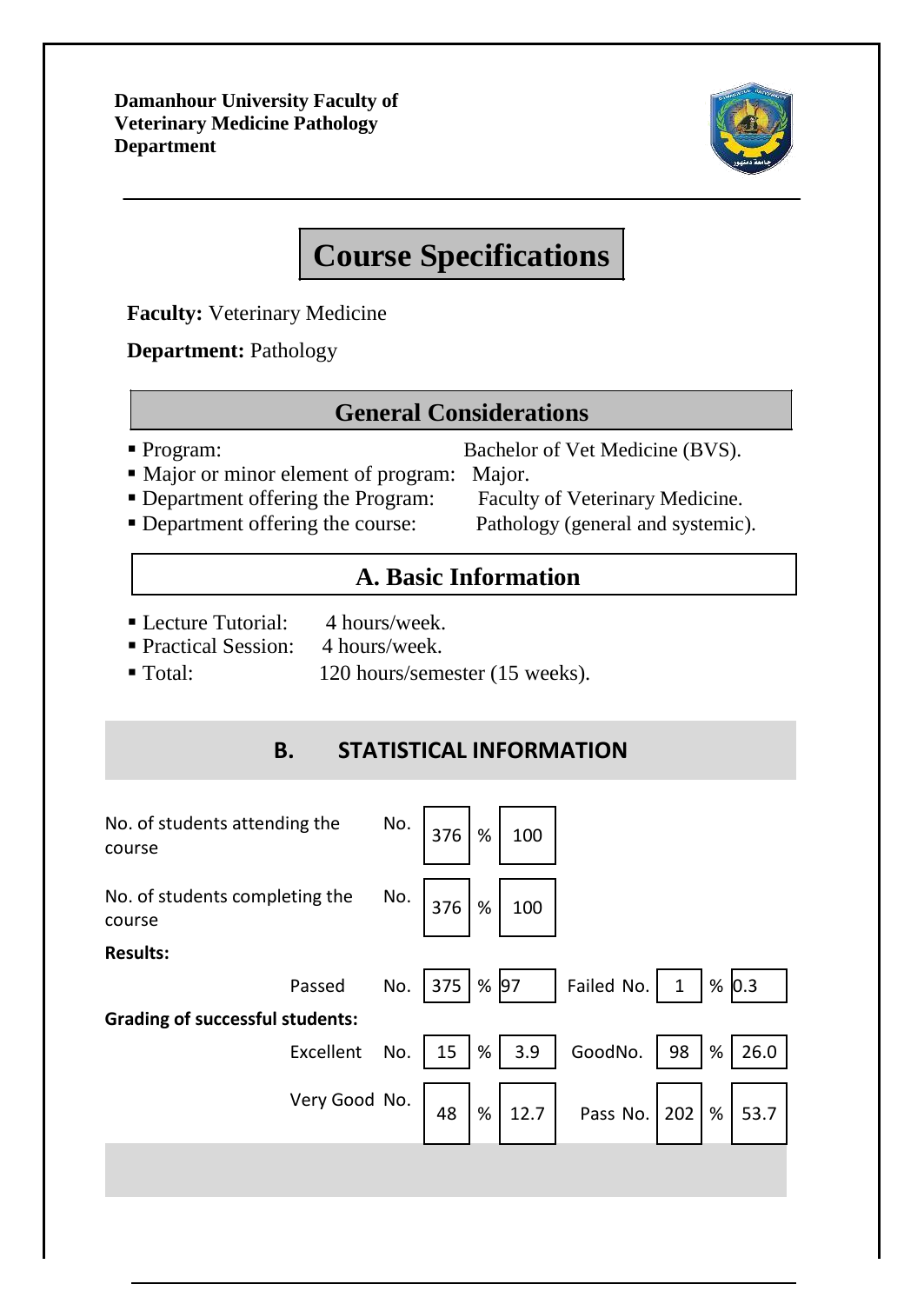#### **1. Overall Aims of the Course:**

١. To familiarize students with the basic disease patterns and their underlying mechanisms within the specific organ systems as for preparing the students for their clinical courses and future as a practitioners

٢. To promote lifelong competencies necessary for continuous professional development

#### **2. Intended Learning Outcomes (ILOs):**

By the end of this course, students should be able to recognize:

#### **a) Knowledge and Understanding:**

By the end of the course, students should be able to:

- 1- Define and discuss the main disease categories as well as the basic mechanisms underlying these disorders ( etiology and pathogenesis )
- T- Describe the morphology (gross & microscopic) of such disease processes in various organ systems.

I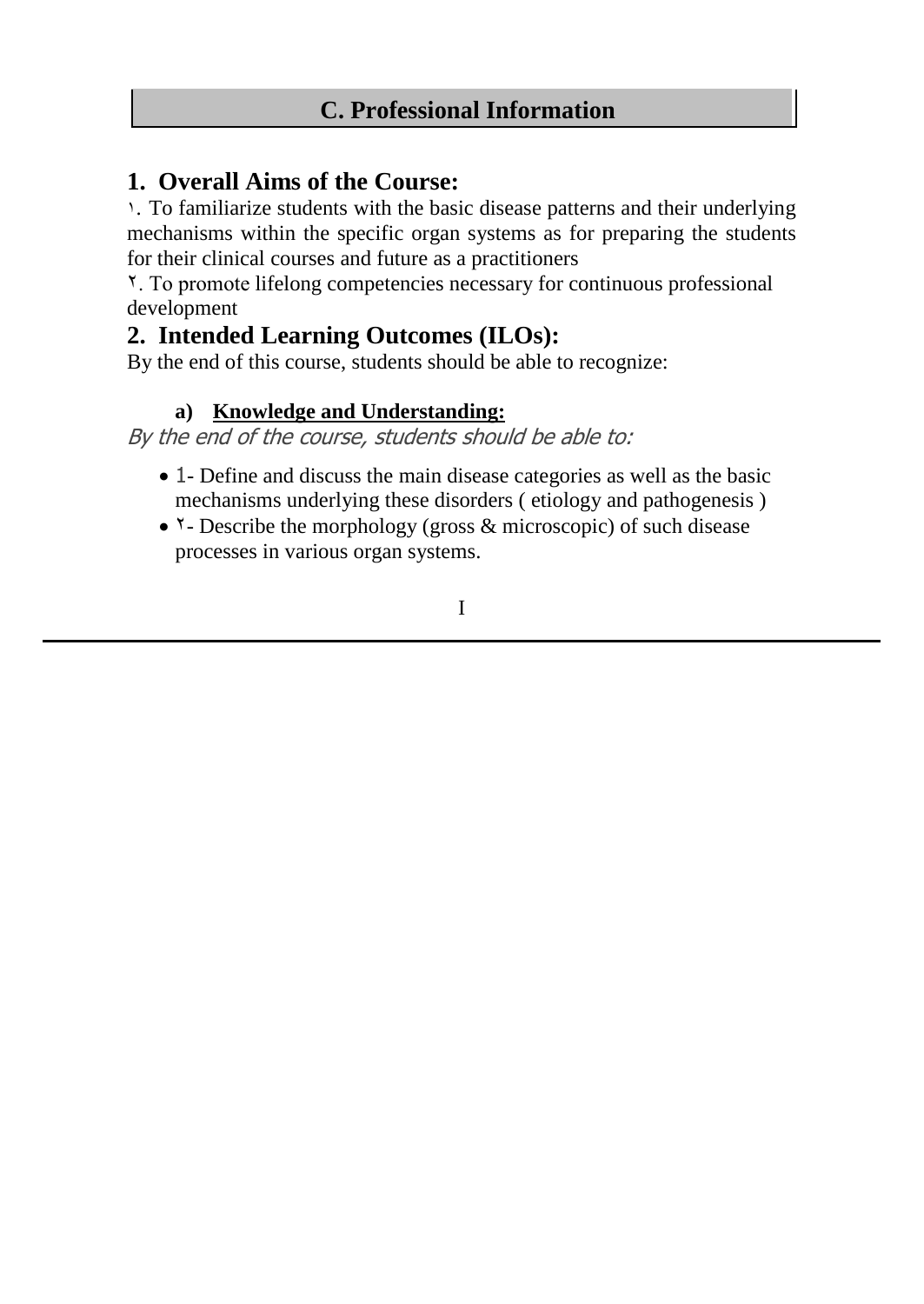- $\mathsf{r}\text{-}$  Determine the fate & complications of each particular disease and outline the general management procedures.
- 4- Perform PM examination in different animals' species and reach a preliminary diagnosis of the cause of death.

#### **b) Intellectual Skills:**

By the end of the course, students should be able to:

- Predict the signs and symptoms of a disease based on the underlying gross & microscopic tissue changes responsible for symptomatology and physical changes in the patient, thereby enabling the student recognize patients with life/organ threatening conditions.
- Interpreting in a professional manner a pathology report.
- Choosing the most appropriate cost effective pathologic diagnostic procedures
- Manage the information gained from different examination (Gross, microscopic, molecular, ,,) to reach accurate diagnosis.

**c) Professional and Practical Skills:**

By the end of the course, students should be able to be prepared for their upcoming clinical training by:

- ٨- Diagnose and accurately report or describe the pathologic picture of a disorder based on gross or microscopic morphology.
- Distinguish between the normal and abnormal cellular or tissue structure.

#### **d) General and Transferable Skills:**

By the end of the course, students should be able to:

- ٩- Appreciate the importance of life long learning and show a strong commitment to it
- 1. Professional use of biomedical information resources to remain current with the advances in knowledge & practice .
- 11- Frame a question, search the literature, collect, analyze, critically appraise and utilize the obtained information to solve a particular clinical problem according to the principles of evidenced based medicine .
- 17- Respond appropriately according to the seriousness of the pathologic diagnosis in an acceptable humane manner.

١٣- Maintain and improve professional image in manner, dress, speech and interpersonal relationships that is consistent with the veterinary medical profession's accepted contemporary standards in the community

١٤- Identify difficult ethical situations and how to properly deal with them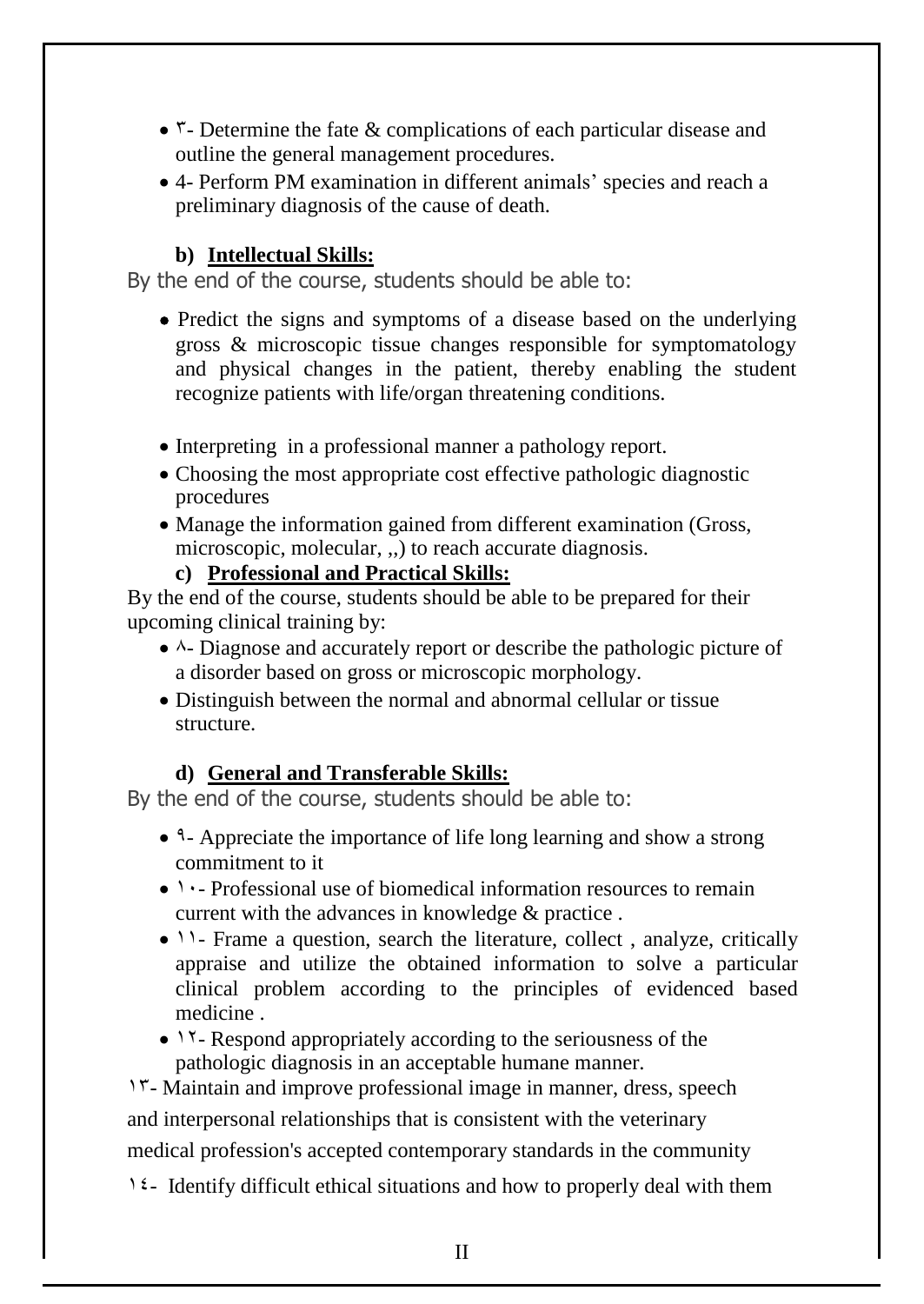١٥- Express themselves freely and adequately by improving their descriptive capabilities and enhancing their communication skills

# **3. Contents (1st . semester): 3.1. Lecture Contents:**

|                  | <b>Lecture Topics</b>                                                                              | <b>Hours</b> |
|------------------|----------------------------------------------------------------------------------------------------|--------------|
| 1.               | Introduction to the science pathology $\&$ its related<br>disciplines, basic language of pathology | 2hrs         |
| 2.               | Introduction to Disturbance in cell metabolism and<br>Causes of cell injuries                      | 2hrs         |
| 3.               | Cloudy swelling.<br>Hydropic degeneration                                                          |              |
| $\overline{4}$ . | Mucous degeneration<br>Amyloid infiltration                                                        | 6hrs         |
| 5.               | Myxomatous degeneration.<br>Gout.                                                                  |              |
| 6.               | Fatty<br>Obesity                                                                                   | 2hrs         |
| 7.               | Glycogen storage disease in liver                                                                  | 2hrs         |
| 8.               | Calcification<br>Hemosidrosis<br>Hemochromatosis                                                   | 2hrs         |
| 9.               | Ictrus                                                                                             | 4hrs         |
| 10.              | Pneumoconioses Anthracosis                                                                         |              |
| 11.              | Necrosis and Gangrene                                                                              | 2hrs         |
| 12.              |                                                                                                    | 4hrs         |
| 13.              | Hyperemia (active, passive)                                                                        |              |
| 14.              | Hemorrhage                                                                                         | 2hrs         |
| 15.              | Thrombosis                                                                                         | 2hrs         |
| 16.              | Embolism, Ischemia and Infarction                                                                  | 2hrs         |
| 17.              | Disturbances in fluid balance and Edema                                                            | 2hrs         |
| 18.              | Shock                                                                                              | 2hrs         |
| 19.              | Causes & phenomena of inflammation                                                                 | 2hrs         |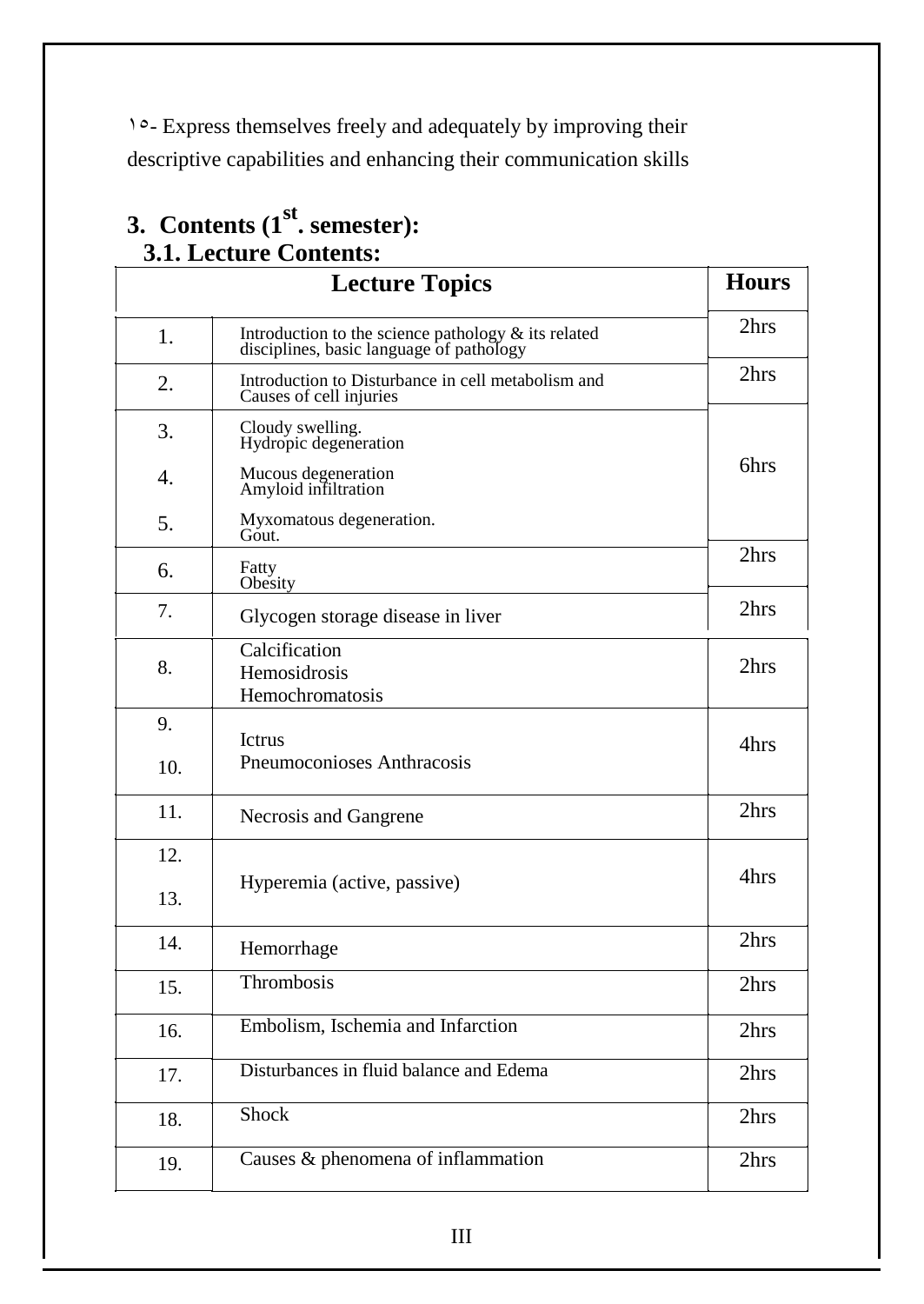|            | <b>Total</b>                                                                  | $6 \cdot hrs$    |
|------------|-------------------------------------------------------------------------------|------------------|
| 30.        | Causes and treatment of neoplasia                                             | 7 <sub>hrs</sub> |
| 29.        | Tumors of non-epithelial origin.                                              | 4hrs             |
| 28.        | Tumors of epithelium                                                          | 4hrs             |
| 27.        | Introduction Nomenclature and Classification of<br>neoplasia gross appearance | 4hrs             |
|            | Disturbance in cell growth $&$ differentiation                                | 2hrs             |
| 25.<br>26. | Fate of inflammation Healing and repair                                       | 4hrs             |
| 24.        |                                                                               |                  |
| 23.        |                                                                               |                  |
| 22.        | Types of inflammation                                                         | 8hrs             |
| 21.        |                                                                               |                  |
| 20.        | Inflammatory mediators & Chemotaxis                                           | 4hrs             |

# **3.2. Laboratory Contents:**

| <b>Laboratory Topics</b>   |                                                                                                                                                                                                                                                                         |       |  |
|----------------------------|-------------------------------------------------------------------------------------------------------------------------------------------------------------------------------------------------------------------------------------------------------------------------|-------|--|
| 1.                         | Histopathological technique I                                                                                                                                                                                                                                           | 4hrs  |  |
| 2.<br>3.<br>$\mathbf{4}$ . | Disturbance in circulation<br>Congestion in different organs as lung, liver and<br>O<br>kidney<br>Hemorrhage in different organs<br>$\circ$<br>o Thrombosis in different organs<br>o Organized, calcified, recent and parasitic<br>thrombus<br>o Infarction.<br>o Edema | 12hrs |  |
| 5.<br>6.                   | Disturbance in cell metabolism<br>Cloudy swelling in liver and kidney.<br>$\circ$<br>o Hydropic degeneration<br>o Mucous degeneration<br>o Amyloid infiltration                                                                                                         | 12hrs |  |
| 7.                         | o Myxomatous degeneration.                                                                                                                                                                                                                                              |       |  |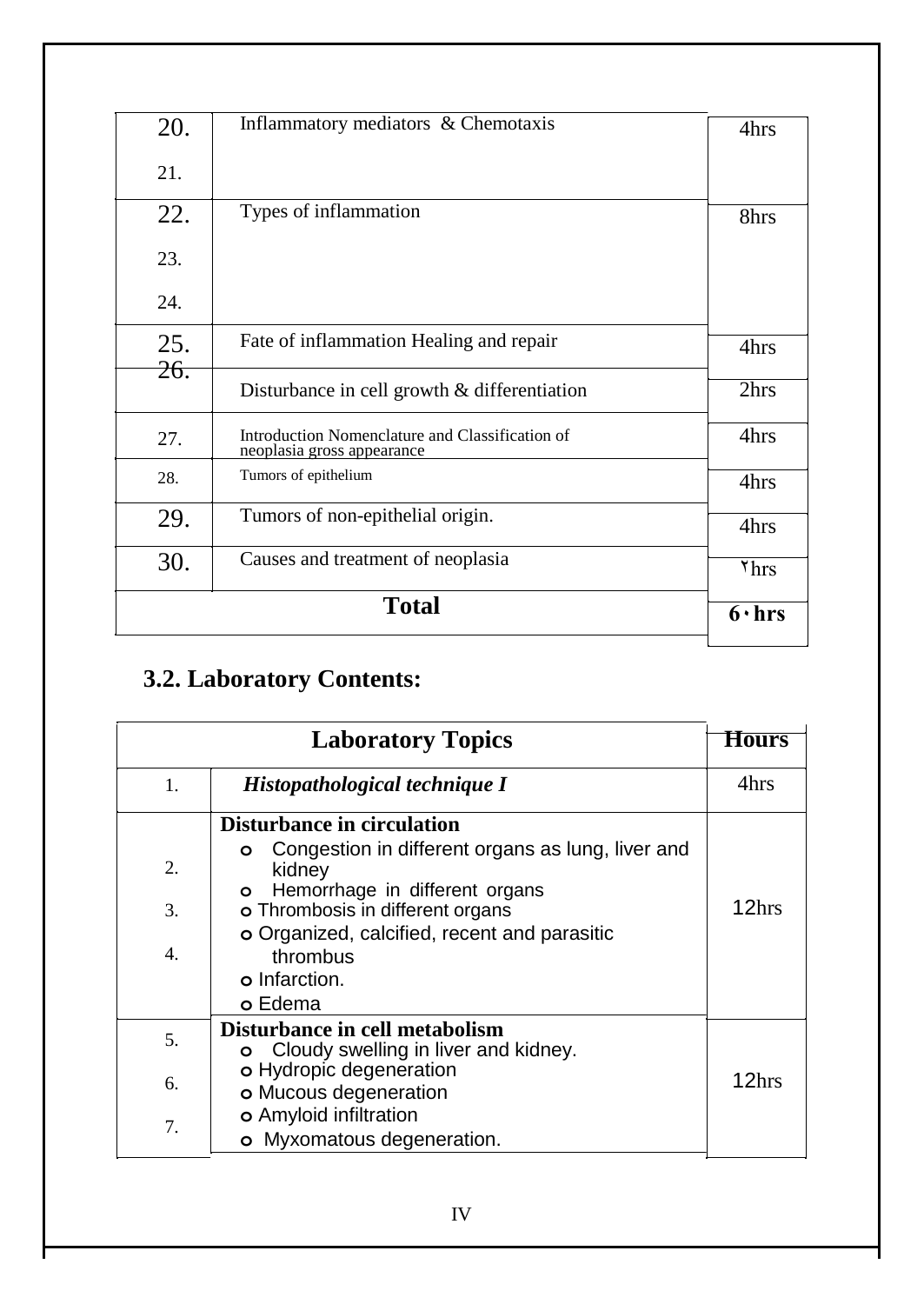# **4. Contents (2nd. semester):**

### **4.1.Lecture Contents:**

| <b>Lecture Topics</b> |                                                                                                       |       |  |
|-----------------------|-------------------------------------------------------------------------------------------------------|-------|--|
| 1.                    | 1. Digestive system<br>o Pathology of Oral Cavity                                                     |       |  |
| 2.                    | o Pathology of ruminant stomach. o Pathology of intestine                                             | 12hrs |  |
| 3.<br>4.              | o Pathology of Liver & billiary system of<br>Pathology of pancreas<br>$\circ$ Pathology of peritoneum |       |  |
|                       | ○ Specific disease condition of digestive tract                                                       |       |  |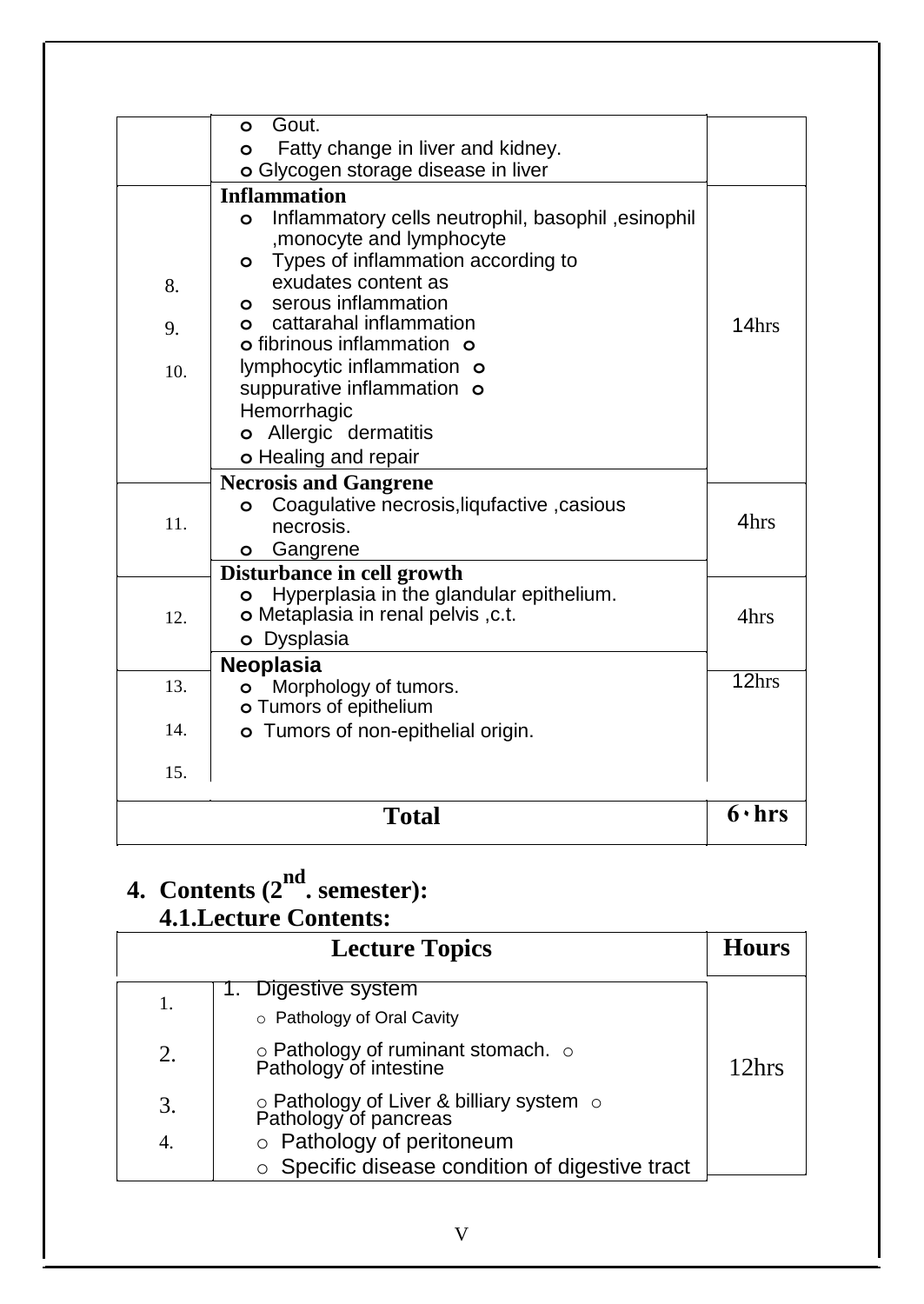| 5.  | Tumors of digestive tract<br>$\circ$                                                               |        |
|-----|----------------------------------------------------------------------------------------------------|--------|
| 6.  |                                                                                                    |        |
| 7.  | 2.<br><b>Respiratory system</b><br>Pathology of Nasal Cavity and sinuses<br>$\circ$                |        |
| 8.  | Pathology of Larynx, trachea and bronchi.<br>$\circ$<br>Pathology of lung and pleura<br>$\circ$    | 8hrs   |
| 9.  | Specific disease condition of<br>$\circ$<br>respiratory system                                     |        |
| 10. | Tumors of respiratory system<br>$\circ$                                                            |        |
| 11. | 3.<br>Cardiovascular system<br>Pathology of Heart and pericardium<br>$\circ$                       |        |
| 12. | Pathology of blood vessels<br>$\circ$<br>Specific disease condition of heart<br>$\circ$            | 8hrs   |
| 13. | and blood vessles.<br>Tumors of heart & blood vessels.                                             |        |
| 14. | $\circ$                                                                                            |        |
| 15. | 4. urinary system<br>Pathology kidney<br>$\circ$                                                   |        |
| 16. | Pathology of ureters<br>$\circ$<br>Specific disease condition of in kidney<br>$\circ$              | 8hrs   |
| 17. | Pathology of ureters & bladder, &urethra<br>$\circ$<br>Tumors of kidney and bladder<br>$\circ$     |        |
| 18. |                                                                                                    |        |
| 19. | Nervous system<br>5.<br>Pathology of brain & meninges<br>$\circ$                                   |        |
| 20. | Pathology of peripheral nerves<br>$\circ$<br>Specific disease condition of nervous<br>$\circ$      | 8hrs   |
| 21. | system<br>Tumors of brain and nerves<br>$\circ$                                                    |        |
| 22. | 6.<br>Male Genital system                                                                          |        |
| 23. | Pathology of testis and scrotum<br>$\circ$<br>Pathology of penis and prepuce<br>$\circ$            |        |
| 24. | Pathology of prostate &accessory glands<br>$\circ$<br>Specific disease condition of the<br>$\circ$ | 8hrs   |
| 25. | <b>Male Genital system</b><br>Tumors of male genital system<br>$\circ$                             |        |
| 26. | 7. Female genital system                                                                           |        |
|     | Pathology of the ovary<br>$\circ$                                                                  |        |
| 27. | Pathology of fallopian tube<br>O                                                                   | 10 hrs |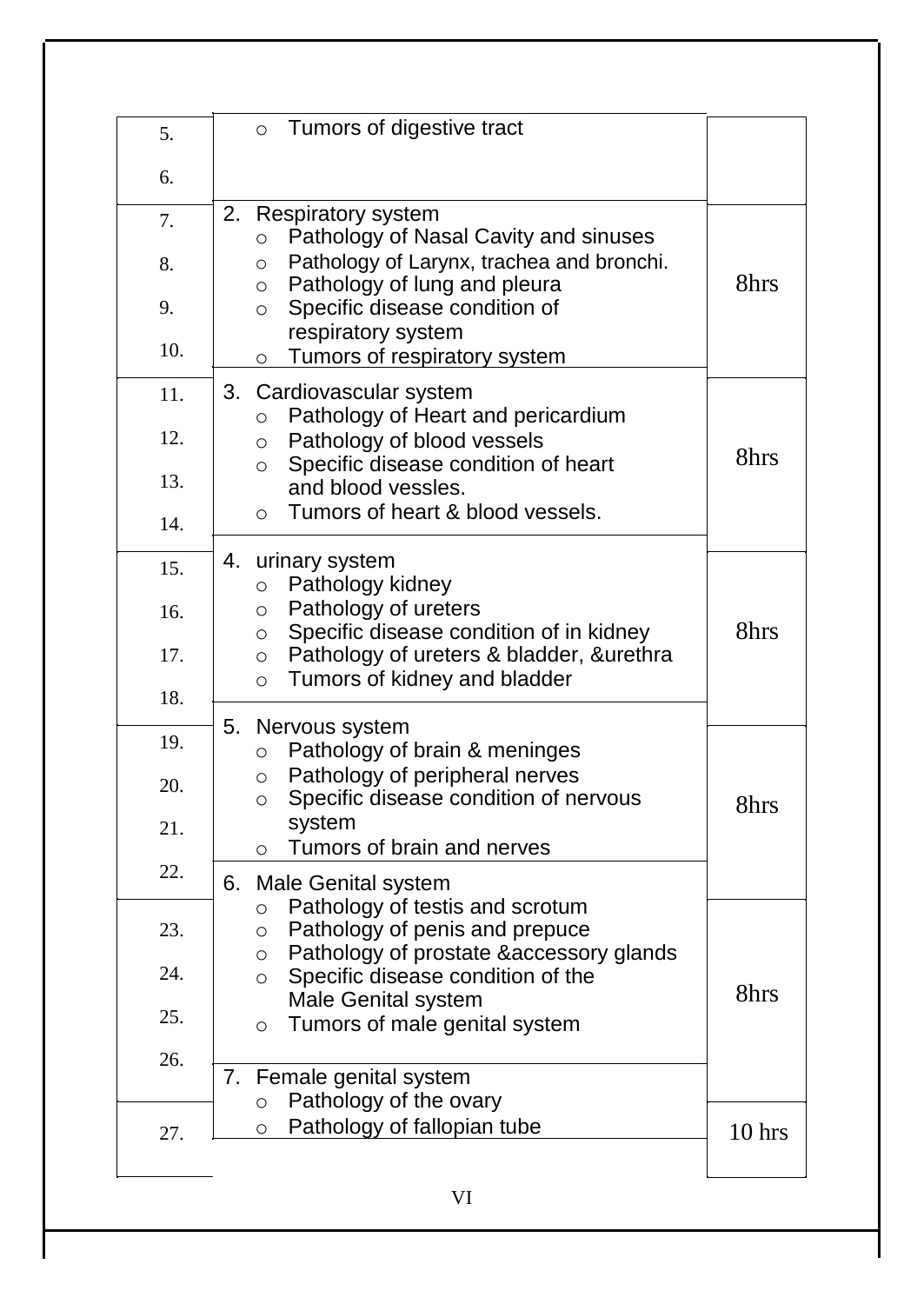| 28.<br>29. | ○ Pathology of non pregnant uterus ○<br>Pathology of pregnant uterus<br>$\circ$ Pathology of mammary gland<br>○ Specific disease condition of female |        |
|------------|------------------------------------------------------------------------------------------------------------------------------------------------------|--------|
| 30.        | Genital system<br>o Tumors of female genital system<br>& mammary gland.                                                                              |        |
|            | <b>Total</b>                                                                                                                                         | 60 hrs |

# **4.2. Laboratory Contents:**

|            | " <b>La</b> durator <sub>.</sub><br>$\sim$ $\sim$ $\sim$ $\sim$ $\sim$<br><b>Lecture Topics</b>                                                                                                  | <b>Hours</b> |
|------------|--------------------------------------------------------------------------------------------------------------------------------------------------------------------------------------------------|--------------|
| 31.        | Post mortem examination technique                                                                                                                                                                | 4hrs         |
| 32.<br>33. | Digestive system<br>Stomatits (vesicular, ulcerative, )<br>$\circ$<br>Chemical ruminitis.<br>$\bigcirc$<br>Gastritis<br>$\circ$ Entritis<br>Hepatic degeneration and necrosis<br>O               | 12hrs        |
| 34.        | <b>Different types Heptitis</b><br>$\circ$<br>Hepatic carcinoma<br>$\circ$<br>Pancriatitis<br>$\circ$<br>Adenocarcinoma of entistine<br>$\circ$<br>Post mortem examination case study<br>$\circ$ |              |
| 35.        | <b>Respiratory system</b><br>$\circ$ Rhinitis $\circ$<br><b>Tracheitis</b>                                                                                                                       |              |
| 36.        | $\circ$ Bronchitis,<br>$\circ$ Pneumonia and pleurisy<br>o Post mortem examination case study                                                                                                    | 8hrs         |
|            | Cardiovascular system                                                                                                                                                                            |              |
| 37.        | $\circ$ Pericarditis and endocarditis $\circ$<br>Myocardial degenerations                                                                                                                        | 8hrs         |
| 38.        | o Myocarditis<br>$\circ$ Thrombus and vasculitis<br>o Post mortem examination case study                                                                                                         |              |
| 39.        | Urinary system<br>$\circ$ Nephrosis kidney                                                                                                                                                       | 8hrs         |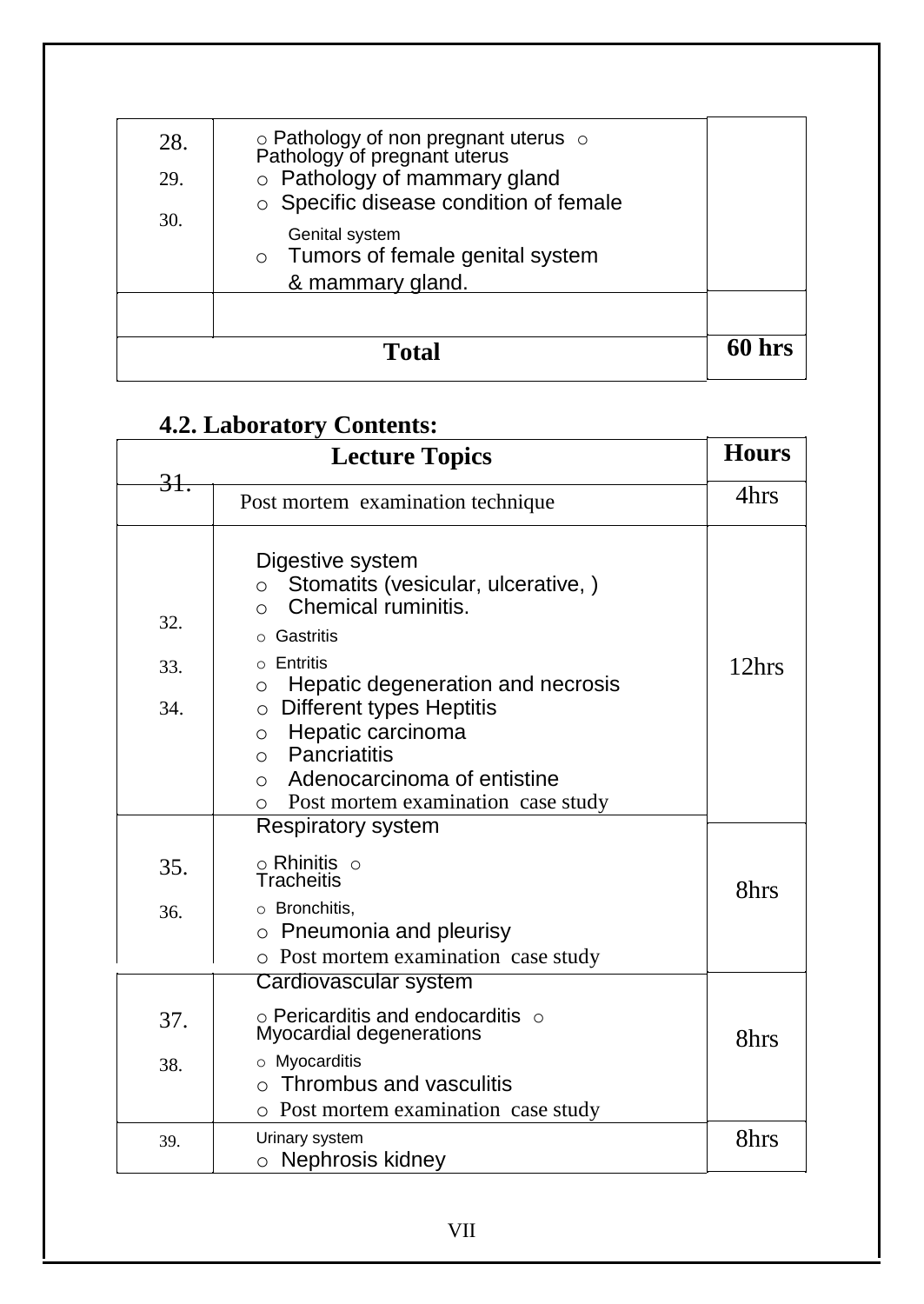|     | <b>Total</b>                                                | 60 hrs |
|-----|-------------------------------------------------------------|--------|
|     |                                                             |        |
|     | o Post mortem examination case study                        |        |
|     | $\circ$ Tumors of female genital system &<br>mammary gland. |        |
|     | $\circ$ Pathology of mammary gland                          |        |
| 45. | <b>Mastitis</b>                                             | 8hrs   |
| 44. | endometritis o                                              |        |
|     | $\circ$ salpengitis $\circ$                                 |        |
|     | cystic ovary<br>$\circ$                                     |        |
|     | Post mortem examination case study<br>Female genital system |        |
|     | Prostatic adenitis                                          |        |
|     | $\circ$ Hyperplasia of prostate $\circ$                     |        |
| 43. | $\circ$ Different types of orchitis                         | 6hrs   |
|     | o Testicular degeneration                                   |        |
|     | <b>Male Genital system</b>                                  |        |
|     | Post mortem examination case study<br>$\circ$               |        |
| 42. | o Neuronal degeneration                                     |        |
|     | Encephalomalacia<br>$\Omega$<br>$\circ$ Encephalitis        | 6hrs   |
| 41. | Meningitis<br>$\circ$                                       |        |
|     | Nervous system                                              |        |
|     | Post mortem examination case study<br>$\circ$               |        |
|     | $\circ$ Cystitis                                            |        |
|     | Hydronephrosis<br>$\circ$                                   |        |
| 40. | <b>Nephritis</b><br>$\circ$                                 |        |

#### **5. Teaching and Learning Methods:**

#### **5.1. Lectures**

- **5.2. Practical** (tutor presentation followed by students' small group sessions).
- **5.3. Independent** (Laboratory and home assignments supervised by tutor):
	- **a)** Writing reports/assignments.
	- **b)** Preparation of colored posters and slide presentations.
	- **c)** Preparation of slides.
	- **d)** Group discussion.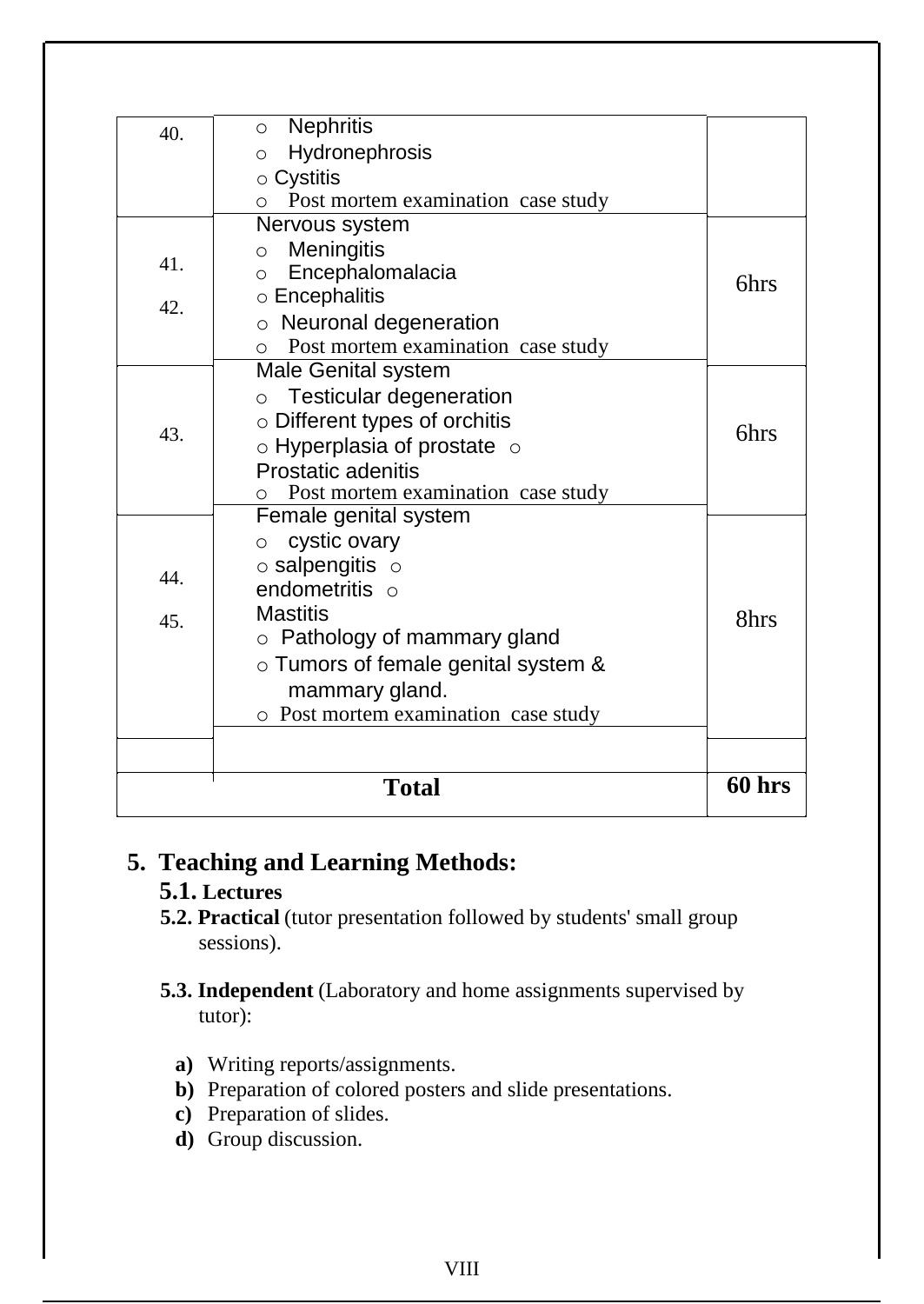**5.4. Computer Courseware:** For independent student can be accessed at the education centre: CLIVE standalone programs and any other recently developed web-based courseware.

#### **Methods for disabled students:**

No special arrangements are available now; however those students can consult our staff for help.

#### **6. Students Assignment:**

#### **6.1. Assignment Methods:**

- **a)** Mid and final term written examinations to assess knowledge and understanding.
- **b)** Periodical semester activities to assess general and transferable skills.
- **c)** Periodical examinations to assess professional and practical skills.
- **d)** Oral examination to assess intellectual skills, understanding of topics and ways of thinking in resolving problems.

#### **6.2. Assessment Schedule:**

| Assessment 1: Midterm examination                                                  | $\sim 10^{th}$ week. |
|------------------------------------------------------------------------------------|----------------------|
|                                                                                    |                      |
| Assessment ": Final examination (oral) Together with written exam.                 |                      |
| Assessment $\epsilon$ : Final examination (written) According to faculty schedule. |                      |

#### **6.3. Writing of Assessments:**

| a) Semester formative work: |       |
|-----------------------------|-------|
|                             |       |
|                             |       |
| b) Final term examinations: |       |
|                             |       |
|                             |       |
|                             |       |
| c) Other types of           |       |
|                             | $0\%$ |
|                             |       |

#### **7. List of References:**

- **a.** Lectures Notes in General pathology systemic pathology
- b. Lectures Notes in General pathology systemic pathology
- c. Color atlases of Gross and Histopathology

#### **8. Essential Text Books:**

a. Principles of Veterinary Pathology by Runnels RA, Monlux WS and Monlux AW .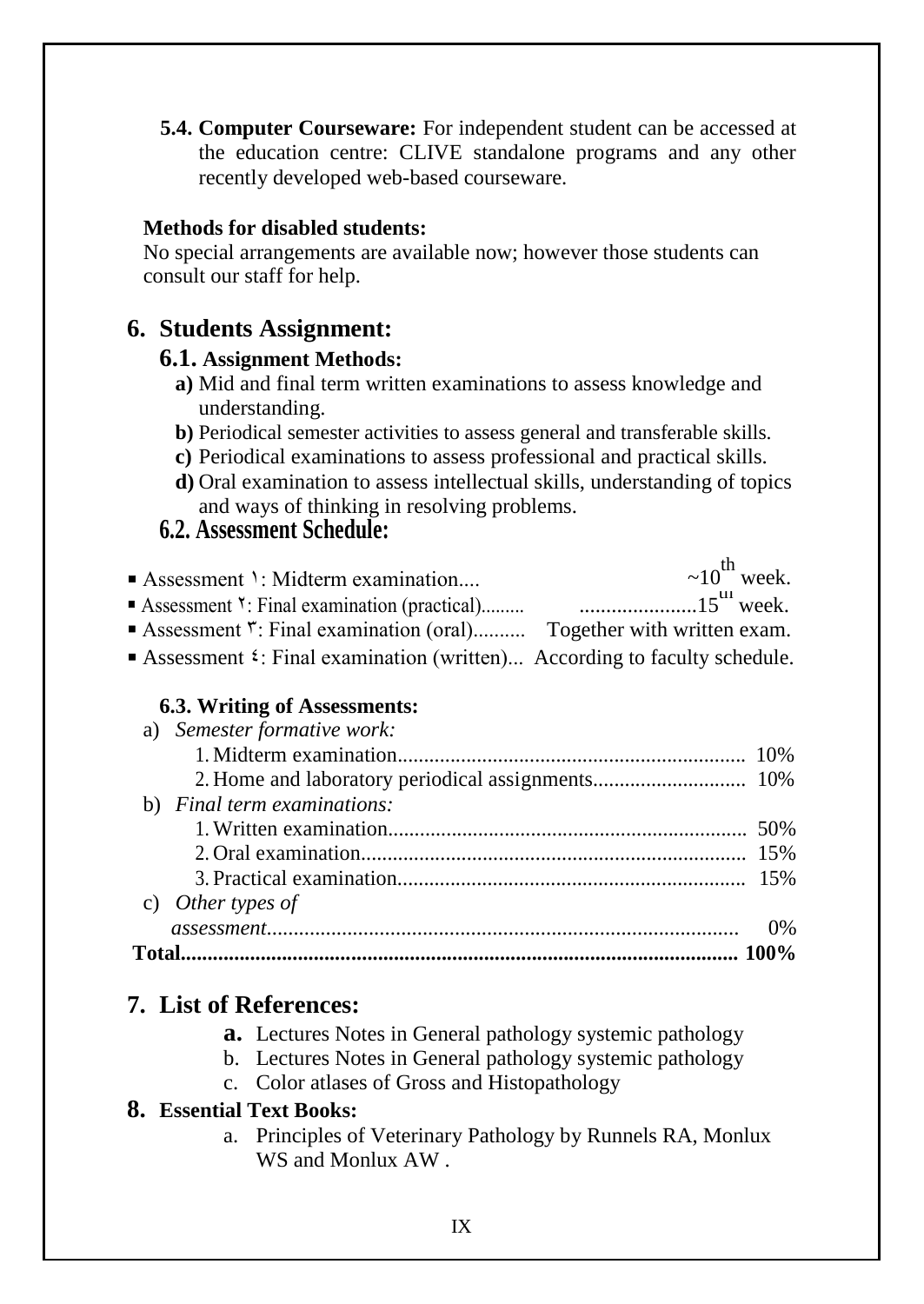b. General Pathology, JB Walter, MS Israel:

#### 9.**Recommended Books:**

- a. Pathology of Domestic Animals. Jubb, Kennedy & Palmer
- b. Muir's text book of Pathology.
- c. Basic Pathology by Kumar, Cotran & Robbins,

#### **10. Important web sites**

- a. http://www.vet.uga.edu/index.php
- b. http://w٣.vet.cornell.edu/nst/
- c. http://www.merckvetmanual.com/
- d. http://www.path.uiowa.edu/virtualslidebox/
- e. http://www.pathmax.com/
- f. http://www.pathmax.com/
- g. http://wwwmedlib.med.utah.edu/WebPath/LABS/LABMENU.html#٢
- h. http://www.med.uiuc.edu/PathAtlasf/titlePage.html
- i. http://www.medscape.com/pathologyhome
- j. http://www.gwumc.edu/dept/path/٢F.HTM
- k. http://www.path.uiowa.edu/virtualslidebox/
- l. http://web.med.unsw.edu.au/pathology/Pathmus/pathmus.htm #InteractiveImages
- m. http://www.virtualpathology.leeds.ac.uk/
- n. http://histopathsho.<sup>۳٤</sup>sp.com/index.html
- o. http://pathology.class.kmu.edu.tw/index.htm
- p. http://www.gla.ac.uk/faculties/medicine/teaching/MedCALlist .htm

#### **11. Facilities Required for Teaching and Learning:**

**11.1. For Lecture:** A large hall equipped with white board, data show and computer.

**11.2. For Laboratory sessions:** Laboratory room with mono and binuclear microscopes, slide boxes, staining sets, colored posters, charts, atlases, handouts, and pamphlets.

**11.3. For small group discussions (٧٥ students):** Convenient hall equipped with white board, computer and video projector.

**11.4. Digital library**, Internet and networking connections for easy access of online course materials and the recommended websites by our staff.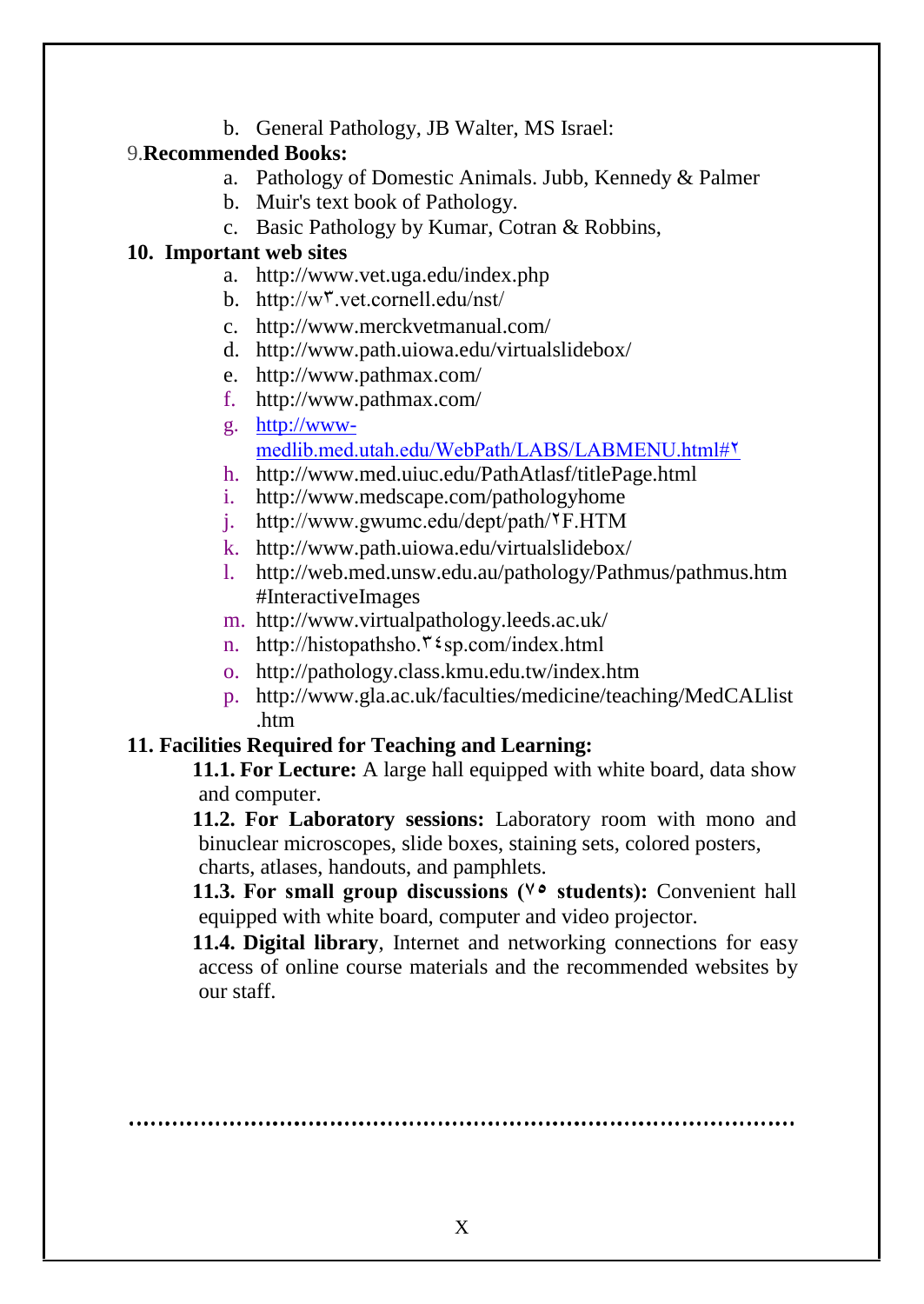**Head of Department**<br> *Dr. Abdel-Rahman abou-Rawash Dr. Abdel-Rahman abou-Rawash* 

*Dr. Abdel-Rahman abou-Rawash Dr. Abdel-Rahman abou-Rawash*

**Damanhour University Faculty of Vet Medicine Pathology Department**

|                                                                                     | Outputs              |                                |                      |                      |                      |                      |
|-------------------------------------------------------------------------------------|----------------------|--------------------------------|----------------------|----------------------|----------------------|----------------------|
| Subjects                                                                            | <b>Knowled</b><br>ge | <b>Knowledg</b><br>$\mathbf e$ | <b>Knowle</b><br>dge | <b>Knowle</b><br>dge | <b>Knowle</b><br>dge | <b>Knowled</b><br>ge |
| Introduction to<br>pathology & basic<br>language of pathology                       | $\mathcal{X}$        | $\mathcal{X}$                  |                      |                      |                      |                      |
| Introduction to<br>Disturbance in cell<br>metabolism and<br>Causes of cell injuries | $\mathcal{X}$        | $\mathcal{X}$                  |                      |                      |                      |                      |
| Disturbance in<br>cell metabolism                                                   | $\mathcal{X}$        | $\mathcal{X}$                  |                      | $\mathcal{X}$        |                      | $\mathcal{X}$        |
| Disturbance in<br>circulation                                                       | $\mathcal{X}$        | $\mathcal{X}$                  |                      | $\mathcal{X}$        |                      | $\mathcal{X}$        |
| Inflammation                                                                        | $\mathcal{X}$        | $\mathcal{X}$                  | $\mathcal{X}$        | $\mathcal{X}$        |                      | $\mathcal{X}$        |
| Necrosis and<br>Gangrene                                                            | $\mathcal{X}$        | $\boldsymbol{\chi}$            |                      | $\mathcal{X}$        | $\mathcal{X}$        | $\mathcal{X}$        |
| Disturbance in<br>cell growth                                                       | $\mathcal{X}$        | $\mathcal{X}$                  |                      | $\mathcal{X}$        |                      |                      |
| Neoplasia                                                                           | $\mathcal{X}$        | $\mathcal{X}$                  | $\mathcal{X}$        | $\mathcal{X}$        |                      | $\mathcal{X}$        |
| Pathology of<br>Digestive system                                                    | $\mathcal{X}$        | $\mathcal{X}$                  | $\mathcal{X}$        | $\mathcal{X}$        |                      | $\mathcal{X}$        |
| Pathology of<br><b>Respiratory system</b>                                           | $\mathcal{X}$        | $\mathcal{X}$                  | $\mathcal{X}$        | $\mathcal{X}$        |                      | $\mathcal{X}$        |
| Pathology of<br>Cardiovascular system                                               | $\boldsymbol{\chi}$  | $\mathcal{X}$                  | $\mathcal{X}$        | $\mathcal{X}$        | $\mathcal{X}$        | $\boldsymbol{\chi}$  |
| Pathology of Nervous<br>system                                                      | $\mathcal{X}$        | $\mathcal{X}$                  | $\mathcal{X}$        | $\mathcal{X}$        | $\mathcal{X}$        | $\mathcal{X}$        |

### *Course Matrix*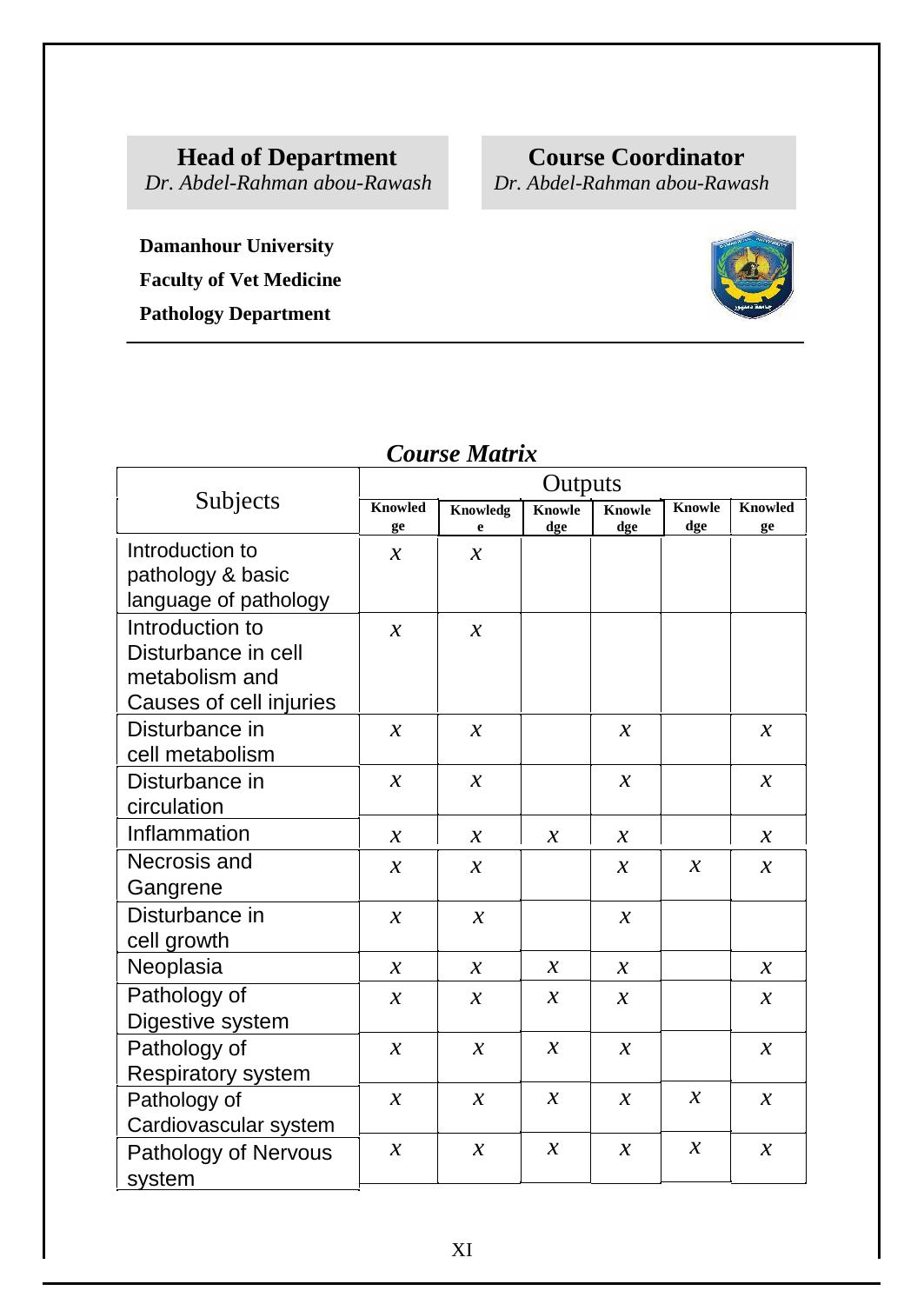| Pathology of Urinary<br>system Blood         | $\mathcal{X}$ | $\mathcal{X}$ | $\mathcal{X}$ |  |  |
|----------------------------------------------|---------------|---------------|---------------|--|--|
| Pathology of Female<br><b>Genital System</b> | $\mathcal{X}$ | $\mathcal{X}$ | $\mathcal{X}$ |  |  |
| Pathology of Male                            | $\mathcal{X}$ |               | $\mathcal{X}$ |  |  |
| genital System                               |               |               |               |  |  |

| Subjects                | Outputs             |                            |                    |                 |                  |                            |  |  |
|-------------------------|---------------------|----------------------------|--------------------|-----------------|------------------|----------------------------|--|--|
|                         | <b>Knowledge</b>    | Comprehension              | <b>Application</b> | <b>Analysis</b> | <b>Synthesis</b> | <b>Evaluation</b>          |  |  |
| <b>Introduction</b>     | $\mathcal{X}$       | $\mathcal{X}$              |                    |                 |                  |                            |  |  |
| to pathology            |                     |                            |                    |                 |                  |                            |  |  |
| & basic                 |                     |                            |                    |                 |                  |                            |  |  |
| language of             |                     |                            |                    |                 |                  |                            |  |  |
| pathology<br>Membranous |                     |                            |                    |                 |                  |                            |  |  |
| organelles              | $\mathcal{X}$       | $\mathcal{X}$              |                    | $\mathcal{X}$   |                  | $\mathcal{X}$              |  |  |
| Non-                    | $\boldsymbol{\chi}$ | $\boldsymbol{\mathcal{X}}$ |                    | $\mathcal{X}$   |                  | $\boldsymbol{\mathcal{X}}$ |  |  |
| membranous              |                     |                            |                    |                 |                  |                            |  |  |
| organelles              |                     |                            |                    |                 |                  |                            |  |  |
| Cytoskeleton,           | $\mathcal{X}$       | $\mathcal{X}$              | $\mathcal{X}$      | $\mathcal{X}$   |                  | $\mathcal{X}$              |  |  |
| inclusions              |                     |                            |                    |                 |                  |                            |  |  |
| Epithelial              | $\mathcal{X}$       |                            | $\mathcal{X}$      | $\mathcal{X}$   |                  |                            |  |  |
| membranes               |                     |                            |                    |                 |                  |                            |  |  |
| Glandular               | $\mathcal{X}$       | $\boldsymbol{\chi}$        |                    | $\mathcal{X}$   | $\mathcal{X}$    |                            |  |  |
| epithelium              |                     |                            |                    |                 |                  |                            |  |  |
| Surface                 | $\boldsymbol{\chi}$ | $\mathcal{X}$              |                    | $\mathcal{X}$   | $\mathcal{X}$    | $\mathcal{X}$              |  |  |
| modifications           |                     |                            |                    |                 |                  |                            |  |  |
| of epithelium           |                     |                            |                    |                 |                  |                            |  |  |
| Connective              | $\mathcal{X}$       | $\mathcal{X}$              | $\mathcal{X}$      | $\mathcal{X}$   |                  | $\mathcal{X}$              |  |  |
| tissues fibers          |                     |                            |                    |                 |                  |                            |  |  |
| Connective              | $\boldsymbol{\chi}$ | $\mathcal{X}$              |                    | $\mathcal{X}$   | $\mathcal{X}$    | $\mathcal{X}$              |  |  |
| proper                  |                     |                            |                    |                 |                  |                            |  |  |
| Connective              | $\mathcal{X}$       | $\mathcal{X}$              | $\mathcal{X}$      | $\mathcal{X}$   | $\mathcal{X}$    | $\mathcal{X}$              |  |  |
| tissue cells            |                     |                            |                    |                 |                  |                            |  |  |
| Cartilage               | $\mathcal{X}$       | $\mathcal{X}$              | $\mathcal{X}$      |                 |                  | $\mathcal{X}$              |  |  |